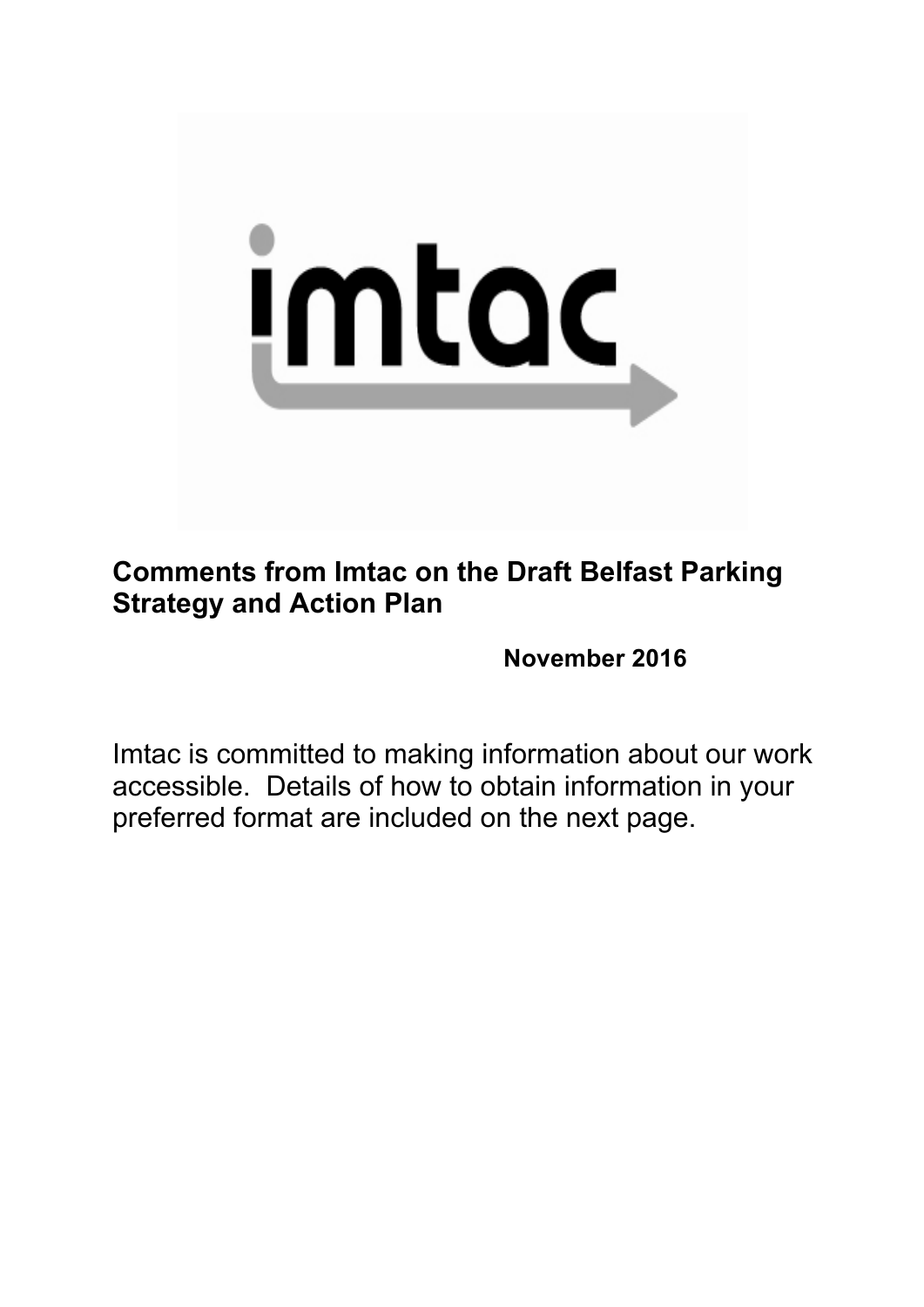### **Making our information accessible**

As an organisation of and for disabled people and older people Imtac recognises that the way information is provided can be a barrier to accessing services and participation in public life. We are committed to providing information about our work in formats that best suit the needs of individuals.

All our documents are available in hard copy in 14pt type size as standard. We also provide word and pdf versions of our documents on our website – www.imtac.org.uk. In addition we will provide information in a range of other formats. These formats include:

- Large print
- Audio cassette or CD
- Daisy disc
- Braille
- Electronic copies on disc or via email in PDF or word
- Easy read

We will also provide information about our work in other languages if you require this.

If you would like this publication in any of the formats listed above or if you have any other information requirements please contact:

Michael Lorimer Imtac Enterprise House 55-59 Adelaide Street Belfast BT2 8FE

Telephone/Textphone: 028 9072 6020 Email: info@imtac.org.uk Website: www.imtac.org.uk Twitter: @ImtacNI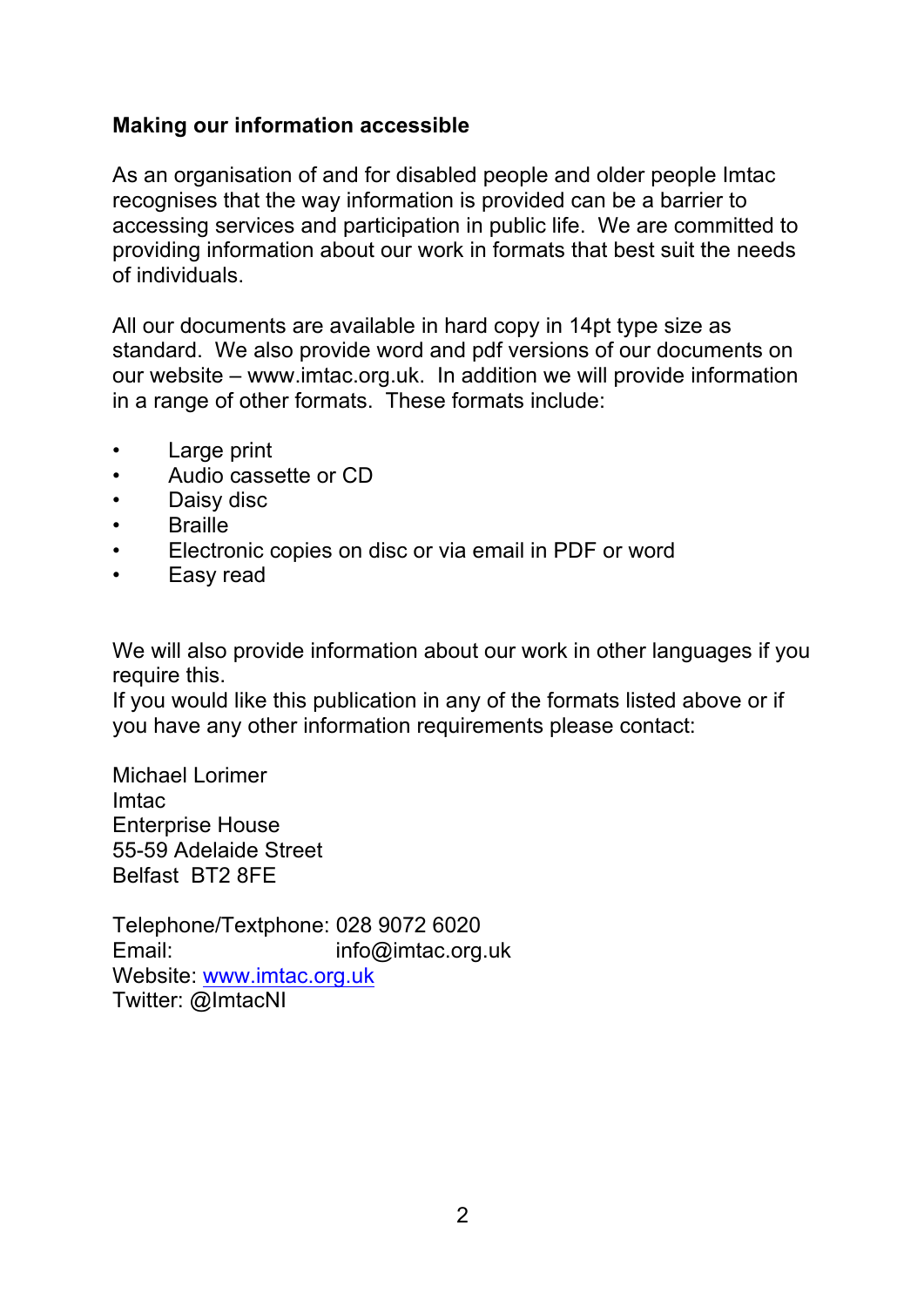# **About Imtac**

Inclusive Mobility and Transport Advisory Committee (Imtac) is a committee of disabled people and older people as well as others including key transport professionals. Our role is to advise Government and others in Northern Ireland on issues that affect the mobility of older people and disabled people.

Our aim is to ensure that older people and disabled people have the same opportunities as everyone else to travel when and where they want.

Imtac receives support from the Department for Infrastructure.

# **General comments**

Imtac welcomes the opportunity to contribute to the current consultation on the Draft Belfast Parking Strategy. Parking provision and policies are key issues for the Committee reflecting both positive and negative impacts on disabled people and older people. It useful to highlight these issues as it will inform Imtac's response to the Strategy and actions.

# The Blue Badge Scheme

The Blue Badge Scheme is hugely important to disabled people and older people. The Scheme recognises that other forms of transport have traditionally not been designed to be accessible to disabled people and the concessions offered by the Scheme have allowed disabled people to park closer to their destination.

There are currently over 120,000 Blue Badge Holders in Northern Ireland. Imtac has undertaken a number of surveys of Blue Badge use in Belfast City Centre, including a recent survey to inform this response. These surveys have demonstrated that Blue Badge use is a substantial part of overall on-street parking activity in the core of Belfast City Centre. Over 300 Blue Badge Holders are parked each day in the streets surveyed each day with around 30% of on-street bays used by holders, rising to over 40% in key retail areas. The Parking Strategy must reflect both current usage and the importance of the Blue Badge to disabled people.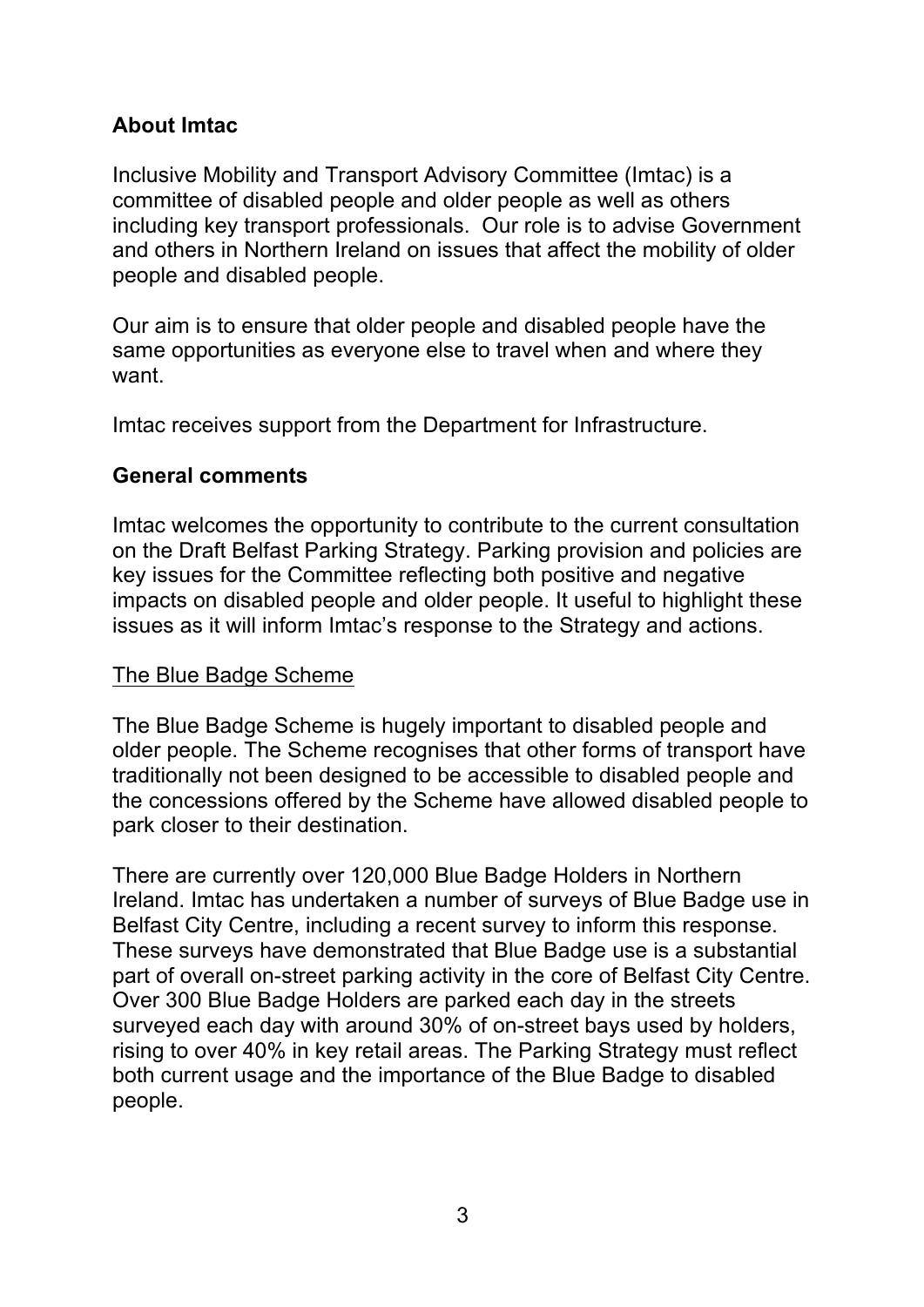# The impact of illegal and inconsiderate parking

Disabled people and older people are disproportionately affected by the behaviour of other motorists. Illegal use of accessible parking bays and fraudulent use of Blue Badges by non-disabled people reduces the benefits of the scheme to genuine users. Parking at bus stops prevents buses accessing kerbs and makes it difficult or impossible for some disabled people to get on or off vehicles. Parking across dropped kerbs prevents disabled people crossing roads, making many pedestrian journeys difficult or impossible. Finally parking on pavements not only blights whole communities, it makes every day journeys for individual disabled people and older people very difficult.

Imtac views the behaviour outlined above as unacceptable and something that should not be tolerated by society as a whole. The Parking Strategy must bring forward measures to address the parking behaviour of some motorists.

### Enhancing alternatives to car usage

Significant research<sup>1</sup> has been undertaken demonstrating the links between car ownership (or lack of it) and inequality. This research has clearly demonstrated that planning policy based around an assumption of car ownership has had a hugely negative impact on people with limited or no access to the car. Despite the benefits of the Blue Badge Scheme, many disabled people and older people are disadvantaged through having no access to a car. Difficulties for disabled people have been compounded by barriers created by the inaccessible design of transport services and other infrastructure including the pedestrian environment.

Wider transport and planning policies need to balance between the needs of all users, the viability of the city, the impact transport has on the living environment and the contribution it makes to a fairer society. Parking policy has a significant role in delivering these objectives. The Parking Strategy needs to demonstrate that it will benefit both those with access to car and those who have not, assisting in delivering and vibrant and inclusive city for all.

 $\overline{a}$ <sup>1</sup> See for example Making the Connections: The Final Report on Transport and Social Exclusion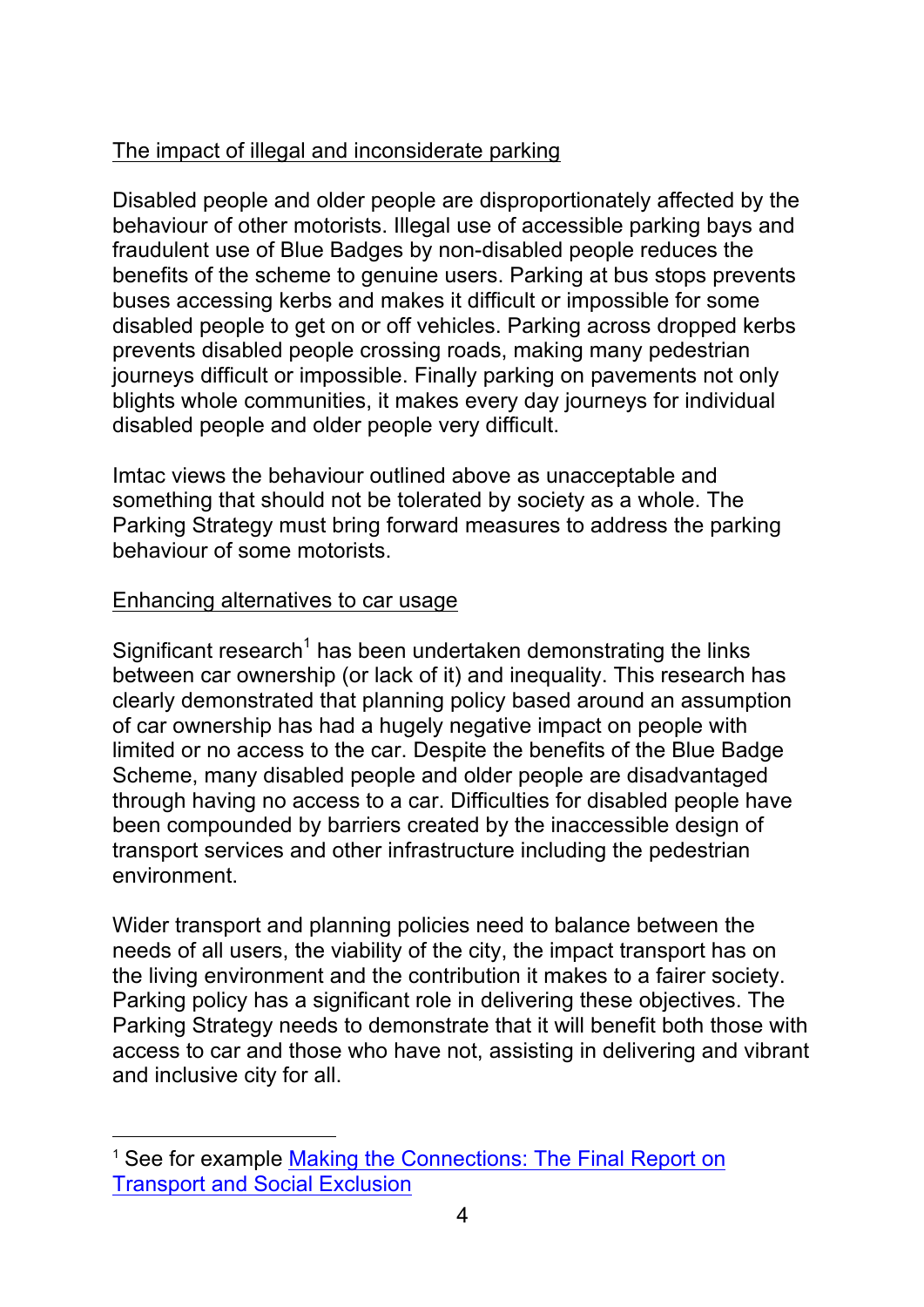## **Comments on the Draft Strategy**

Imtac broadly supports the key issues, challenges, opportunities and objectives set out in the draft Strategy. The Committee believes these are broadly in line with the key issues outlined above. Imtac does, however, have comments on the suggested actions and believe there is the need for some additional actions and for other actions to be strengthened. Comments have been structured under the headings of the Strategy Actions.

#### Parking Provision

Imtac agrees with the proposed actions under on-street parking provision and welcomes in particular the commitment to maintain onstreet concessions for Blue Badge holders. The Committee does have concerns about the cumulative impact of all the changes on Blue Badge usage. It is the Committees belief that the concessions will become much more valuable if all changes are introduced and that fraudulent use may become more attractive. This will have a negative impact on genuine users and potentially damage the public credibility of the scheme. **Imtac strongly recommends that in addition to commitments around maintaining existing concessions further commitments are also required to better enforcement against potential fraud and misuse of Blue Badges.**

The Committee also broadly agrees with the actions in relation to offstreet car parks. The Committee welcomes proposals designed to improve accessible off street parking, providing a realistic alternative to for disabled people to parking on-street. Connected to this issue the Council must lead by example. **Imtac recommends that the Council take immediate steps to improve accessible parking on its own sites. Whilst welcoming a proposal to look at free concessions in off-street car parks for Blue Badge holders Imtac recommends that improving accessibility should be the priority.**

Imtac welcomes other proposed initiatives including the parking app and a shuttle bus that connects car parks. It is essential that these services are designed to be inclusive and accessible to everyone. Accessible bus transfer to the City Centre is particularly important if all parking is migrated to multi-storey car parks adjacent to the Inner Ring Road given the prohibitive walking distances involved for some disabled and older people. Engagement with disabled people and older people in their design is essential. **Imtac recommends that disabled people and**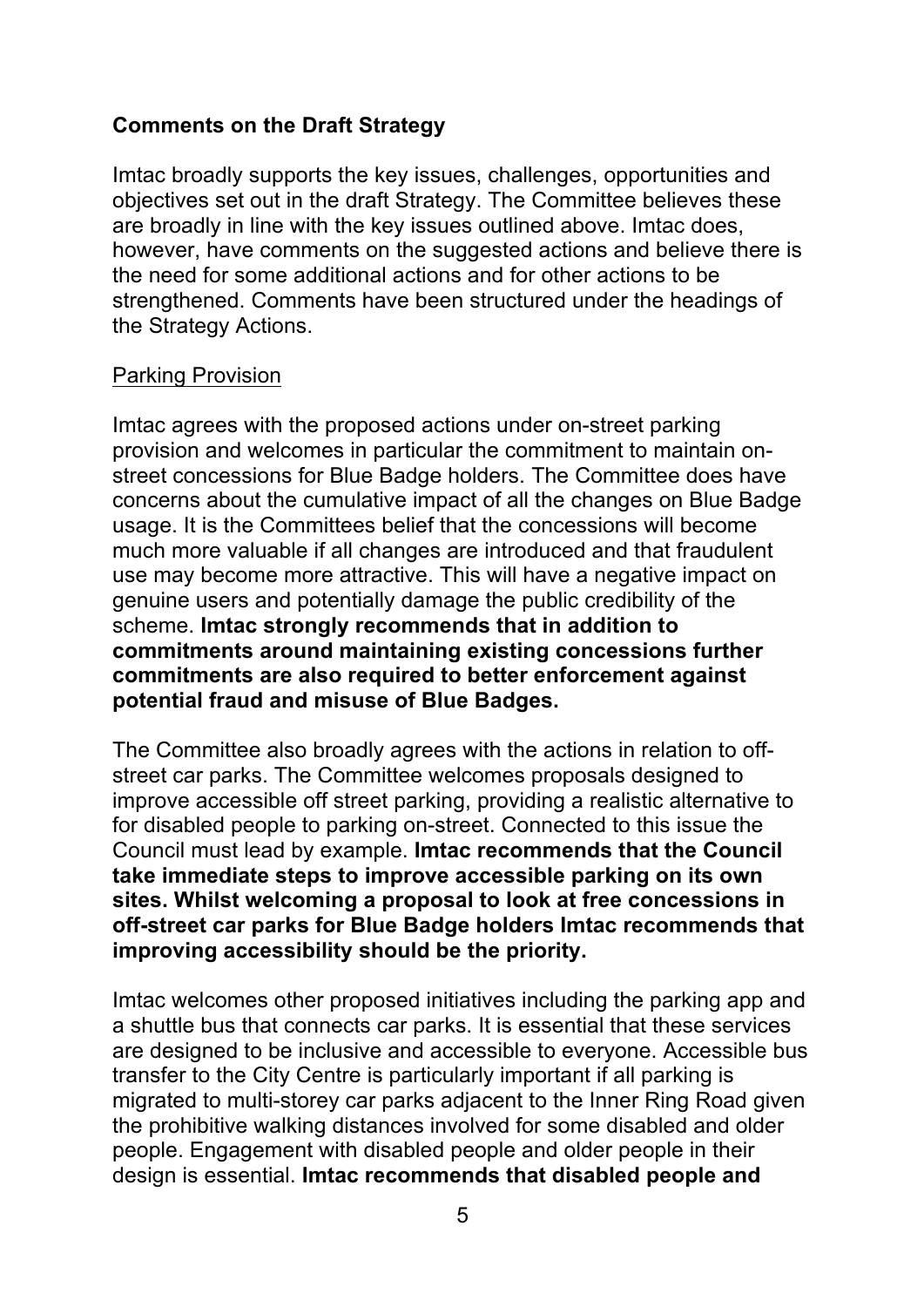### **older people be included, through Imtac, on the proposed Parking Forum.**

## Parking in residential areas

Imtac recognises the impact of commuter parking on residential communities in Belfast. Many older and disabled people have told the Committee that this type of behaviour has a major impact on their lives, in some cases making people a prisoner in their own homes. However there are other parking behaviours that have a major impact on people's lives. Pavement parking, parking on bus stops and parking across dropped kerbs and crossings makes life extremely difficult for many older and disabled people in the city. **Whilst Imtac welcomes any commitment to tackle the issues experienced by communities in Belfast, the Committee recommends that Strategy contain broader commitments to tackle inconsiderate and illegal parking behaviour across the city. Recent enforcement of bus lanes shows that if there is a will enforcement can be used to change behaviour.**

With specific regard to parking in residential areas the Committee would like to query whether there alternative solutions other than resident parking schemes. The Committee is aware of initiatives run by councils in  $GB<sup>2</sup>$  where they work directly with affected communities to redesign their streets to reduce the impact of traffic and parking.

# Parking Information

Imtac broadly supports the proposals to improve parking information in the city. **The Committee recommends that any initiatives are designed to be accessible to all users including disabled people and include information, such as details about accessible parking, relevant to disabled people.**

### Complementary actions

The Committee broadly supports the need for complementary actions not directly associated with parking in the city. In particular the Committee is very supportive of promoting *sustainable commuter travel*, particularly in relation to people who do not have the choice of using a car.

 $\overline{a}$ <sup>2</sup> See https://www.newcastle.gov.uk/parking-roads-andtransport/cycling/streets-people-1